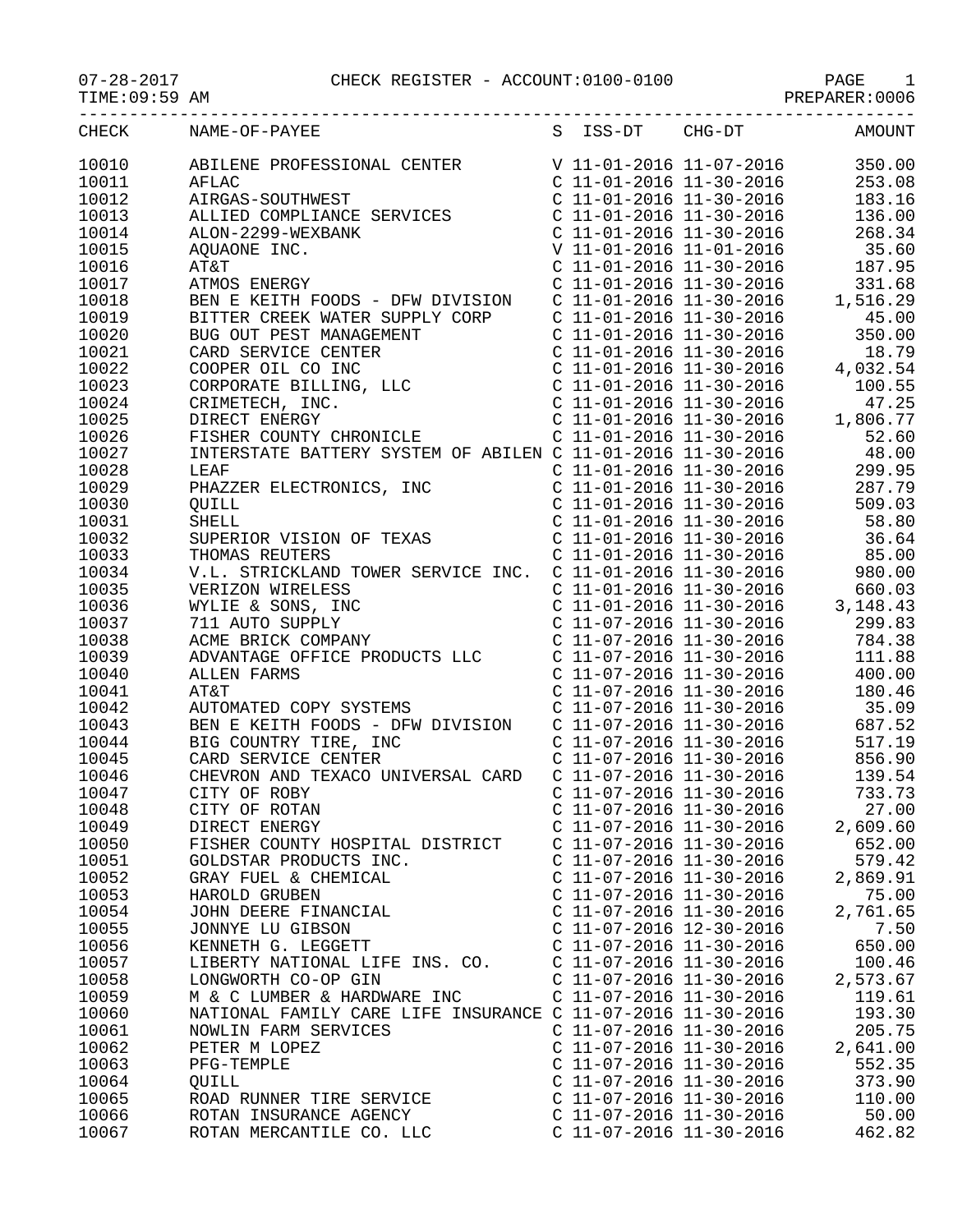$TIME:09:59$  AM

## 07-28-2017 CHECK REGISTER - ACCOUNT:0100-0100 PAGE 2

|       | CHECK NAME-OF-PAYEE                                                                                                                                                                                                                                                                                                                                           |                           | S ISS-DT CHG-DT AMOUNT                                                                                                                                                                                                                                            |                 |
|-------|---------------------------------------------------------------------------------------------------------------------------------------------------------------------------------------------------------------------------------------------------------------------------------------------------------------------------------------------------------------|---------------------------|-------------------------------------------------------------------------------------------------------------------------------------------------------------------------------------------------------------------------------------------------------------------|-----------------|
| 10068 | SYLVESTER-MCCAULLEY WATER SUPPLY<br>T & K AG CENTER<br>TEXAS ASSOCIATION OF COUNTIES<br>TEXAS ASSOCIATION OF COUNTIES<br>TEXAS ASSOCIATION OF COUNTIES<br>TEXAS ASSOCIATION OF COUNTIES<br>C 11-07-2016 11-30-2016<br>C 11-07-2016 11                                                                                                                         |                           |                                                                                                                                                                                                                                                                   |                 |
| 10069 |                                                                                                                                                                                                                                                                                                                                                               |                           |                                                                                                                                                                                                                                                                   |                 |
| 10070 |                                                                                                                                                                                                                                                                                                                                                               |                           |                                                                                                                                                                                                                                                                   |                 |
| 10071 | $\begin{tabular}{l c c c c} \hline \texttt{TRXAB} & \texttt{NSGOLATION OF CONTIES} & \texttt{C} & 11--0-2016 & 11-30-2016 & 21,599:59 \\ \hline \texttt{TRXREITHE} & \texttt{C} & 11--0-2016 & 11-30-2016 & 31,63 \\ \hline \texttt{TRX REITHE} & \texttt{C} & 11--0-2016 & 11-30-2016 & 11,018.75 \\ \texttt{NESTATR} & \texttt{FERX AITF} & \texttt{C} & 1$ |                           |                                                                                                                                                                                                                                                                   |                 |
| 10072 |                                                                                                                                                                                                                                                                                                                                                               |                           |                                                                                                                                                                                                                                                                   |                 |
| 10073 |                                                                                                                                                                                                                                                                                                                                                               |                           |                                                                                                                                                                                                                                                                   |                 |
| 10074 |                                                                                                                                                                                                                                                                                                                                                               |                           |                                                                                                                                                                                                                                                                   |                 |
| 10075 |                                                                                                                                                                                                                                                                                                                                                               |                           |                                                                                                                                                                                                                                                                   |                 |
| 10076 |                                                                                                                                                                                                                                                                                                                                                               |                           |                                                                                                                                                                                                                                                                   |                 |
| 10077 |                                                                                                                                                                                                                                                                                                                                                               |                           |                                                                                                                                                                                                                                                                   |                 |
| 10078 |                                                                                                                                                                                                                                                                                                                                                               |                           |                                                                                                                                                                                                                                                                   |                 |
| 10079 |                                                                                                                                                                                                                                                                                                                                                               |                           |                                                                                                                                                                                                                                                                   |                 |
|       |                                                                                                                                                                                                                                                                                                                                                               |                           |                                                                                                                                                                                                                                                                   |                 |
| 10080 |                                                                                                                                                                                                                                                                                                                                                               |                           |                                                                                                                                                                                                                                                                   |                 |
| 10081 |                                                                                                                                                                                                                                                                                                                                                               |                           |                                                                                                                                                                                                                                                                   |                 |
| 10082 |                                                                                                                                                                                                                                                                                                                                                               |                           |                                                                                                                                                                                                                                                                   |                 |
| 10083 |                                                                                                                                                                                                                                                                                                                                                               |                           |                                                                                                                                                                                                                                                                   |                 |
| 10084 |                                                                                                                                                                                                                                                                                                                                                               |                           |                                                                                                                                                                                                                                                                   |                 |
| 10085 |                                                                                                                                                                                                                                                                                                                                                               |                           |                                                                                                                                                                                                                                                                   |                 |
| 10086 |                                                                                                                                                                                                                                                                                                                                                               |                           |                                                                                                                                                                                                                                                                   |                 |
| 10087 |                                                                                                                                                                                                                                                                                                                                                               |                           |                                                                                                                                                                                                                                                                   |                 |
| 10088 |                                                                                                                                                                                                                                                                                                                                                               |                           |                                                                                                                                                                                                                                                                   |                 |
| 10089 |                                                                                                                                                                                                                                                                                                                                                               |                           |                                                                                                                                                                                                                                                                   |                 |
| 10090 |                                                                                                                                                                                                                                                                                                                                                               |                           |                                                                                                                                                                                                                                                                   |                 |
| 10091 |                                                                                                                                                                                                                                                                                                                                                               |                           |                                                                                                                                                                                                                                                                   |                 |
| 10092 |                                                                                                                                                                                                                                                                                                                                                               |                           |                                                                                                                                                                                                                                                                   |                 |
| 10093 |                                                                                                                                                                                                                                                                                                                                                               |                           |                                                                                                                                                                                                                                                                   |                 |
| 10094 |                                                                                                                                                                                                                                                                                                                                                               |                           |                                                                                                                                                                                                                                                                   |                 |
| 10095 | ELECTION SISTEMS & SOFIWALE<br>F-7 ENTERPRISES<br>GCR TIRES & SERVICES<br>GEORGIE MCGOUGH<br>GRANT WORKS<br>GRAY FUEL & CHEMICAL<br>HILLIARD OFFICE SOLUTIONS<br>ISABELL ZAMBRANO<br>JESSIKA DANIEL<br>JOE MORENO<br>JESSIKA DANIEL<br>JOE MORENO                                                                                                             |                           | $\begin{tabular}{lllllllllllll} c&11&21&2010&11&30&2010&17,700.20 \\ C&11-21-2016&11-30-2016&125.50 \\ C&11-21-2016&11-30-2016&125.50 \\ C&11-21-2016&11-30-2016&1,151.10 \\ C&11-21-2016&12-31-2016&188.25 \\ C&11-21-2016&11-30-2016&1,273.06 \\ C&11-21-2016&$ |                 |
| 10096 |                                                                                                                                                                                                                                                                                                                                                               |                           |                                                                                                                                                                                                                                                                   |                 |
| 10097 |                                                                                                                                                                                                                                                                                                                                                               |                           | C 11-21-2016 11-30-2016 38.25<br>C 11-21-2016 11-30-2016 6,161.44<br>C 11-21-2016 11-30-2016 188.18<br>C 11-21-2016 11-30-2016 217.07                                                                                                                             |                 |
| 10098 |                                                                                                                                                                                                                                                                                                                                                               |                           |                                                                                                                                                                                                                                                                   |                 |
| 10099 |                                                                                                                                                                                                                                                                                                                                                               |                           |                                                                                                                                                                                                                                                                   |                 |
| 10100 |                                                                                                                                                                                                                                                                                                                                                               |                           |                                                                                                                                                                                                                                                                   |                 |
| 10101 |                                                                                                                                                                                                                                                                                                                                                               |                           | C 11-21-2016 11-30-2016 110.50                                                                                                                                                                                                                                    |                 |
| 10102 | JESSIKA DANIEL<br>JOE MORENO<br>LOCAL GOVERNMENT SOLUTIONS, LP<br>C 11-21-2016 11-30-2016 125.50<br>C 11-21-2016 11-30-2016 1,135.00<br>MARTIN FEED & SEED C 11-21-2016 11-30-2016 692.00                                                                                                                                                                     |                           |                                                                                                                                                                                                                                                                   |                 |
| 10103 |                                                                                                                                                                                                                                                                                                                                                               |                           |                                                                                                                                                                                                                                                                   |                 |
| 10104 |                                                                                                                                                                                                                                                                                                                                                               |                           |                                                                                                                                                                                                                                                                   |                 |
| 10105 |                                                                                                                                                                                                                                                                                                                                                               |                           |                                                                                                                                                                                                                                                                   |                 |
| 10106 | MARY MAHAFFEY                                                                                                                                                                                                                                                                                                                                                 | C 11-21-2016 12-31-2016   |                                                                                                                                                                                                                                                                   | 110.50          |
| 10107 | <b>MASON GONZALES</b>                                                                                                                                                                                                                                                                                                                                         | $C$ 11-21-2016 11-30-2016 |                                                                                                                                                                                                                                                                   | 110.50          |
| 10108 | MELODIE GONZALES                                                                                                                                                                                                                                                                                                                                              | $C$ 11-21-2016 11-30-2016 |                                                                                                                                                                                                                                                                   | 110.50          |
| 10109 | NORMAN MATTHIES                                                                                                                                                                                                                                                                                                                                               | $C$ 11-21-2016 11-30-2016 |                                                                                                                                                                                                                                                                   | 110.50          |
| 10110 | OFFICE OF THE ATTORNEY GENERAL                                                                                                                                                                                                                                                                                                                                | $C$ 11-21-2016 11-30-2016 |                                                                                                                                                                                                                                                                   | 371.54          |
| 10111 | PAT MATTHIES                                                                                                                                                                                                                                                                                                                                                  | $C$ 11-21-2016 11-30-2016 |                                                                                                                                                                                                                                                                   | 110.50          |
| 10112 | PURCHASE POWER                                                                                                                                                                                                                                                                                                                                                | $C$ 11-21-2016 12-31-2016 |                                                                                                                                                                                                                                                                   | 476.89          |
| 10113 | OUILL                                                                                                                                                                                                                                                                                                                                                         | $C$ 11-21-2016 11-30-2016 |                                                                                                                                                                                                                                                                   | 354.94          |
|       |                                                                                                                                                                                                                                                                                                                                                               | $C$ 11-21-2016 11-30-2016 |                                                                                                                                                                                                                                                                   |                 |
| 10114 | ROTAN INSURANCE AGENCY                                                                                                                                                                                                                                                                                                                                        | $C$ 11-21-2016 11-30-2016 |                                                                                                                                                                                                                                                                   | 50.00<br>650.00 |
| 10115 | SAM MEHAFFEY                                                                                                                                                                                                                                                                                                                                                  | $C$ 11-21-2016 12-31-2016 |                                                                                                                                                                                                                                                                   |                 |
| 10116 | SHERRY WILLIAMSON, CLERK                                                                                                                                                                                                                                                                                                                                      |                           |                                                                                                                                                                                                                                                                   | 30.00           |
| 10117 | TEXAS ASSOCIATION OF COUNTIES                                                                                                                                                                                                                                                                                                                                 | $C$ 11-21-2016 12-31-2016 |                                                                                                                                                                                                                                                                   | 60.00           |
| 10118 | TEXAS JUDICIAL ACADEMY                                                                                                                                                                                                                                                                                                                                        | $C$ 11-21-2016 11-30-2016 |                                                                                                                                                                                                                                                                   | 200.00          |
| 10119 | THRIFTWAY                                                                                                                                                                                                                                                                                                                                                     | $C$ 11-21-2016 11-30-2016 |                                                                                                                                                                                                                                                                   | 203.76          |
| 10120 | WASHINGTON NATIONAL                                                                                                                                                                                                                                                                                                                                           | $C$ 11-21-2016 11-30-2016 |                                                                                                                                                                                                                                                                   | 293.00          |
| 10121 | WTG FUELS INC                                                                                                                                                                                                                                                                                                                                                 | $C$ 11-21-2016 11-30-2016 |                                                                                                                                                                                                                                                                   | 261.53          |
| 10122 | AQUAONE INC.                                                                                                                                                                                                                                                                                                                                                  | $C$ 11-30-2016 12-30-2016 |                                                                                                                                                                                                                                                                   | 23.22           |
| 10123 | AQUAONE INC.                                                                                                                                                                                                                                                                                                                                                  | V 11-30-2016 11-30-2016   |                                                                                                                                                                                                                                                                   | 23.22           |
| 10124 | AT&T                                                                                                                                                                                                                                                                                                                                                          | V 11-30-2016 11-30-2016   |                                                                                                                                                                                                                                                                   | 960.79          |
| 10125 | AT&T                                                                                                                                                                                                                                                                                                                                                          | V 11-30-2016 11-30-2016   |                                                                                                                                                                                                                                                                   | 251.57          |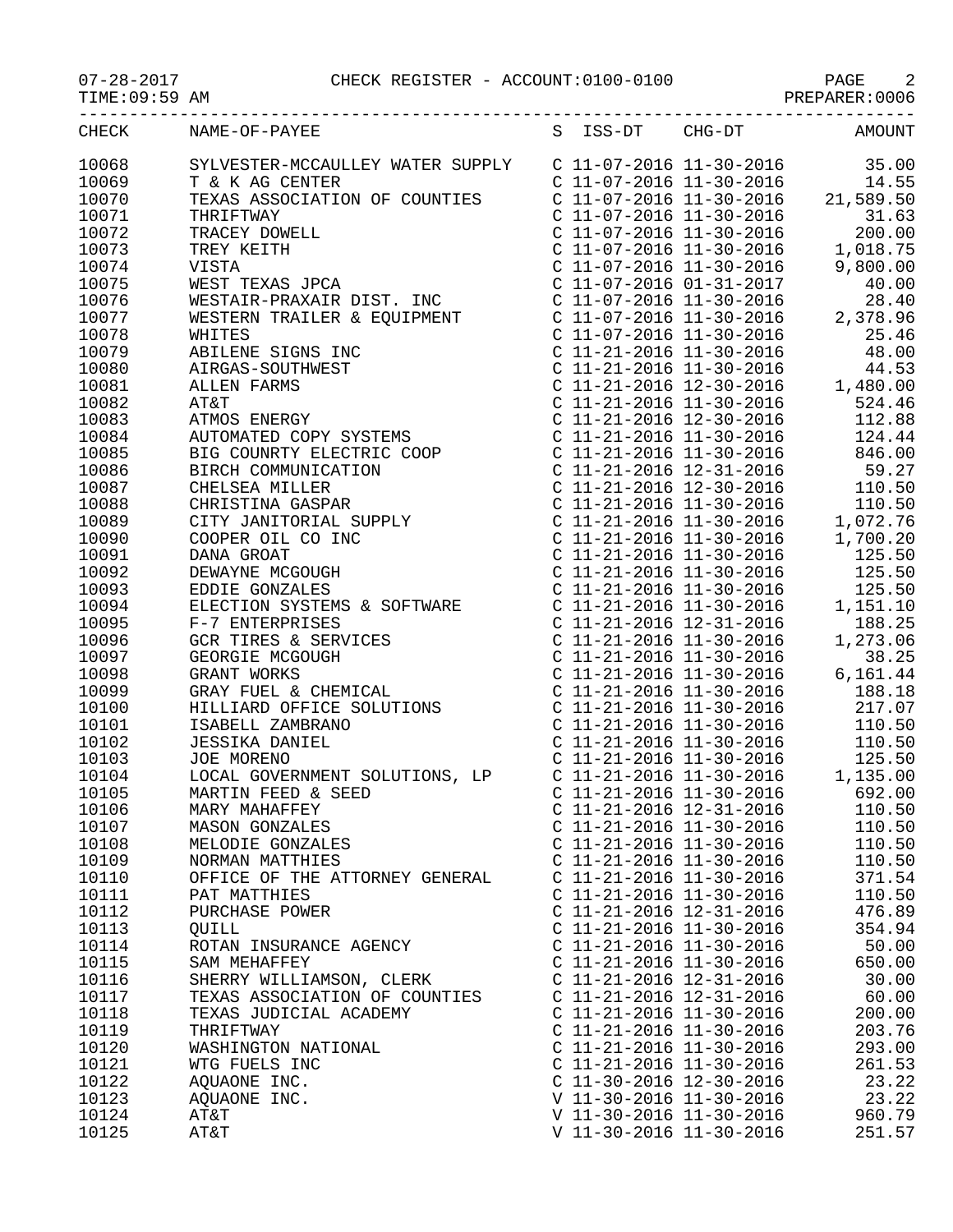TIME:09:59 AM PREPARER:0006

|       | CHECK NAME-OF-PAYEE<br>$\begin{tabular}{ c  c  c c c} \hline \multicolumn{1}{c}{\textbf{RMSB-OP-PrATB}} & \multicolumn{1}{c}{\textbf{SBS-PT}} & \multicolumn{1}{c}{\textbf{SBS-PT}} & \multicolumn{1}{c}{\textbf{SBS-PT}} & \multicolumn{1}{c}{\textbf{SBS-PT}} & \multicolumn{1}{c}{\textbf{SBS-PT}} & \multicolumn{1}{c}{\textbf{SBS-PT}} & \multicolumn{1}{c}{\textbf{SBS-PT}} & \multicolumn{1}{c}{\textbf{SBS-PT}} & \multicolumn{1}{c}{\textbf{SBS-PT}} & \multicolumn{1$ |                           | S ISS-DT CHG-DT AMOUNT           |
|-------|---------------------------------------------------------------------------------------------------------------------------------------------------------------------------------------------------------------------------------------------------------------------------------------------------------------------------------------------------------------------------------------------------------------------------------------------------------------------------------|---------------------------|----------------------------------|
| 10126 |                                                                                                                                                                                                                                                                                                                                                                                                                                                                                 |                           |                                  |
| 10127 |                                                                                                                                                                                                                                                                                                                                                                                                                                                                                 |                           |                                  |
| 10128 |                                                                                                                                                                                                                                                                                                                                                                                                                                                                                 |                           |                                  |
| 10129 |                                                                                                                                                                                                                                                                                                                                                                                                                                                                                 |                           |                                  |
| 10130 |                                                                                                                                                                                                                                                                                                                                                                                                                                                                                 |                           |                                  |
| 10131 |                                                                                                                                                                                                                                                                                                                                                                                                                                                                                 |                           | $V 11-30-2016 11-30-2016 960.79$ |
| 10132 |                                                                                                                                                                                                                                                                                                                                                                                                                                                                                 |                           |                                  |
| 10133 |                                                                                                                                                                                                                                                                                                                                                                                                                                                                                 |                           |                                  |
| 10134 |                                                                                                                                                                                                                                                                                                                                                                                                                                                                                 |                           |                                  |
| 10135 |                                                                                                                                                                                                                                                                                                                                                                                                                                                                                 |                           |                                  |
| 10136 |                                                                                                                                                                                                                                                                                                                                                                                                                                                                                 |                           |                                  |
| 10137 |                                                                                                                                                                                                                                                                                                                                                                                                                                                                                 |                           |                                  |
| 10138 |                                                                                                                                                                                                                                                                                                                                                                                                                                                                                 |                           |                                  |
| 10139 |                                                                                                                                                                                                                                                                                                                                                                                                                                                                                 |                           |                                  |
| 10140 |                                                                                                                                                                                                                                                                                                                                                                                                                                                                                 |                           |                                  |
| 10141 |                                                                                                                                                                                                                                                                                                                                                                                                                                                                                 |                           |                                  |
| 10142 |                                                                                                                                                                                                                                                                                                                                                                                                                                                                                 |                           |                                  |
| 10143 |                                                                                                                                                                                                                                                                                                                                                                                                                                                                                 |                           |                                  |
| 10144 |                                                                                                                                                                                                                                                                                                                                                                                                                                                                                 |                           |                                  |
| 10145 |                                                                                                                                                                                                                                                                                                                                                                                                                                                                                 |                           |                                  |
| 10146 |                                                                                                                                                                                                                                                                                                                                                                                                                                                                                 |                           |                                  |
| 10147 |                                                                                                                                                                                                                                                                                                                                                                                                                                                                                 |                           |                                  |
| 10148 |                                                                                                                                                                                                                                                                                                                                                                                                                                                                                 |                           |                                  |
| 10149 |                                                                                                                                                                                                                                                                                                                                                                                                                                                                                 |                           |                                  |
| 10150 |                                                                                                                                                                                                                                                                                                                                                                                                                                                                                 |                           |                                  |
| 10151 |                                                                                                                                                                                                                                                                                                                                                                                                                                                                                 |                           |                                  |
| 10152 |                                                                                                                                                                                                                                                                                                                                                                                                                                                                                 |                           |                                  |
| 10153 |                                                                                                                                                                                                                                                                                                                                                                                                                                                                                 |                           |                                  |
| 10154 |                                                                                                                                                                                                                                                                                                                                                                                                                                                                                 |                           |                                  |
| 10155 |                                                                                                                                                                                                                                                                                                                                                                                                                                                                                 |                           |                                  |
| 10156 |                                                                                                                                                                                                                                                                                                                                                                                                                                                                                 |                           |                                  |
| 10157 |                                                                                                                                                                                                                                                                                                                                                                                                                                                                                 |                           |                                  |
| 10158 |                                                                                                                                                                                                                                                                                                                                                                                                                                                                                 |                           |                                  |
| 10159 |                                                                                                                                                                                                                                                                                                                                                                                                                                                                                 |                           |                                  |
| 10160 |                                                                                                                                                                                                                                                                                                                                                                                                                                                                                 |                           |                                  |
| 10161 |                                                                                                                                                                                                                                                                                                                                                                                                                                                                                 |                           |                                  |
| 10162 |                                                                                                                                                                                                                                                                                                                                                                                                                                                                                 |                           |                                  |
| 10163 |                                                                                                                                                                                                                                                                                                                                                                                                                                                                                 |                           |                                  |
| 10164 | DE LAGE LANDEN                                                                                                                                                                                                                                                                                                                                                                                                                                                                  | V 11-30-2016 11-30-2016   | 224.72                           |
| 10165 | PFG-TEMPLE                                                                                                                                                                                                                                                                                                                                                                                                                                                                      | V 11-30-2016 11-30-2016   | 1,827.80                         |
| 10166 | ELECTION SYSTEMS & SOFTWARE                                                                                                                                                                                                                                                                                                                                                                                                                                                     | V 11-30-2016 11-30-2016   | 245.14                           |
| 10167 | PIONEER PRODUCTS, INC.                                                                                                                                                                                                                                                                                                                                                                                                                                                          | V 11-30-2016 11-30-2016   | 394.87                           |
| 10168 | EMILIA GARCIA                                                                                                                                                                                                                                                                                                                                                                                                                                                                   | V 11-30-2016 11-30-2016   | 88.55                            |
| 10169 | QUILL                                                                                                                                                                                                                                                                                                                                                                                                                                                                           | V 11-30-2016 11-30-2016   | 462.89                           |
| 10170 | FIRST NATIONAL BANK                                                                                                                                                                                                                                                                                                                                                                                                                                                             | V 11-30-2016 11-30-2016   | 21,485.97                        |
| 10171 | WYLIE & SONS, INC                                                                                                                                                                                                                                                                                                                                                                                                                                                               | V 11-30-2016 11-30-2016   | 257.58                           |
| 10172 | FISHER COUNTY CHRONICLE                                                                                                                                                                                                                                                                                                                                                                                                                                                         | V 11-30-2016 11-30-2016   | 371.85                           |
| 10173 | YELLOWHOUSE MACHINERY CO                                                                                                                                                                                                                                                                                                                                                                                                                                                        | V 11-30-2016 11-30-2016   | 143.39                           |
| 10174 | ISABELL ZAMBRANO                                                                                                                                                                                                                                                                                                                                                                                                                                                                | $C$ 11-30-2016 12-30-2016 | 650.25                           |
| 10175 | KNOX WASTE SERVICE LLC                                                                                                                                                                                                                                                                                                                                                                                                                                                          | $C$ 11-30-2016 12-30-2016 | 433.54                           |
| 10176 | FISHER COUNTY CHRONICLE                                                                                                                                                                                                                                                                                                                                                                                                                                                         | C 11-30-2016 12-30-2016   | 371.85                           |
| 10177 | ISABELL ZAMBRANO                                                                                                                                                                                                                                                                                                                                                                                                                                                                | V 11-30-2016 11-30-2016   | 650.25                           |
| 10178 | KNOX WASTE SERVICE LLC                                                                                                                                                                                                                                                                                                                                                                                                                                                          | V 11-30-2016 11-30-2016   | 433.54                           |
| 10179 | PAT THOMSON                                                                                                                                                                                                                                                                                                                                                                                                                                                                     | V 11-30-2016 11-30-2016   | 207.00                           |
| 10180 | PFG-TEMPLE                                                                                                                                                                                                                                                                                                                                                                                                                                                                      | V 11-30-2016 11-30-2016   | 1,827.80                         |
| 10181 | PIONEER PRODUCTS, INC.                                                                                                                                                                                                                                                                                                                                                                                                                                                          | V 11-30-2016 11-30-2016   | 394.87                           |
| 10182 | OUILL                                                                                                                                                                                                                                                                                                                                                                                                                                                                           | V 11-30-2016 11-30-2016   | 462.89                           |

10183 WYLIE & SONS, INC V 11-30-2016 11-30-2016 257.58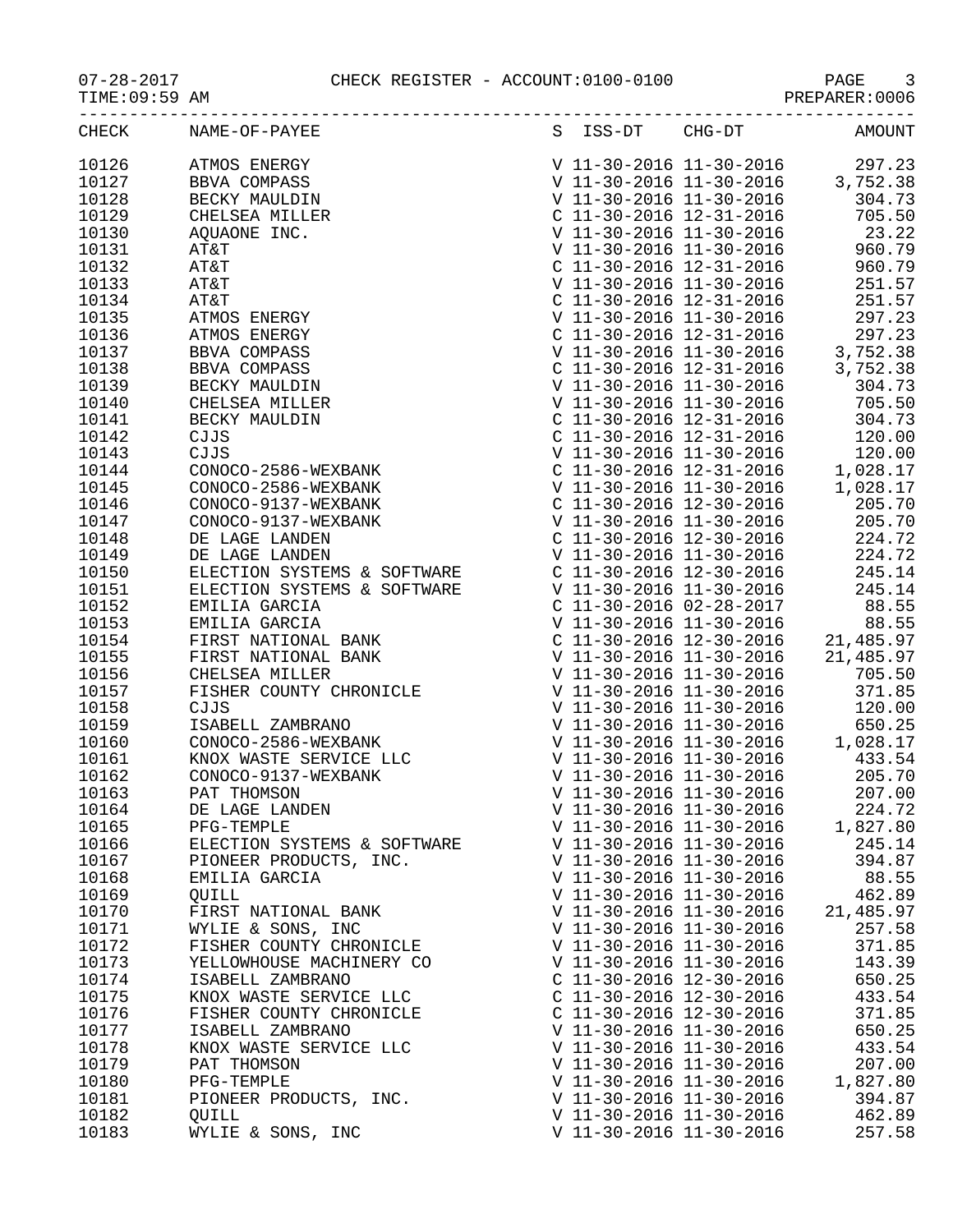| CHECK      | NAME-OF-PAYEE                                 | S. | ISS-DT                    | CHG-DT                    | AMOUNT    |
|------------|-----------------------------------------------|----|---------------------------|---------------------------|-----------|
| 10184      | PAT THOMSON                                   |    |                           | $C$ 11-30-2016 12-30-2016 | 207.00    |
| 10185      | PFG-TEMPLE                                    |    | $C$ 11-30-2016 12-30-2016 |                           | 1,827.80  |
| 10186      | PIONEER PRODUCTS, INC.                        |    |                           | $C$ 11-30-2016 12-30-2016 | 394.87    |
| 10187      | OUILL                                         |    |                           | $C$ 11-30-2016 12-30-2016 | 462.89    |
| 10188      | WYLIE & SONS, INC                             |    |                           | $C$ 11-30-2016 12-30-2016 | 257.58    |
| 10189      | YELLOWHOUSE MACHINERY CO                      |    |                           | V 11-30-2016 11-30-2016   | 143.39    |
| 10190      | YELLOWHOUSE MACHINERY CO                      |    |                           | $C$ 11-30-2016 12-30-2016 | 143.39    |
|            | 9000000002 TEXAS COUNTY & DISTRICT RETIREMENT |    |                           | V 11-01-2016 11-01-2016   | 23,778.69 |
|            | 9000000003 TEXAS COUNTY & DISTRICT RETIREMENT |    |                           | $C$ 11-15-2016 11-15-2016 | 14,679.14 |
|            | 9000000004 TEXAS COUNTY & DISTRICT RETIREMENT |    |                           | $C$ 11-15-2016 11-15-2016 | 683.88    |
|            | 9000000005 TEXAS COUNTY & DISTRICT RETIREMENT |    |                           | $C$ 11-15-2016 11-15-2016 | 629.82    |
|            | 9000000006 TEXAS COUNTY & DISTRICT RETIREMENT |    |                           | $C$ 11-15-2016 11-15-2016 | 620.88    |
|            | 9000000007 TEXAS COUNTY & DISTRICT RETIREMENT |    |                           | $C$ 11-15-2016 11-15-2016 | 580.26    |
| 9000000008 | TEXAS COUNTY & DISTRICT RETIREMENT            |    |                           | $C$ 11-15-2016 11-15-2016 | 280.49    |
|            | 9000000009 TEXAS COUNTY & DISTRICT RETIREMENT |    |                           | $C$ 11-15-2016 11-15-2016 | 1,950.53  |
|            |                                               |    |                           |                           |           |